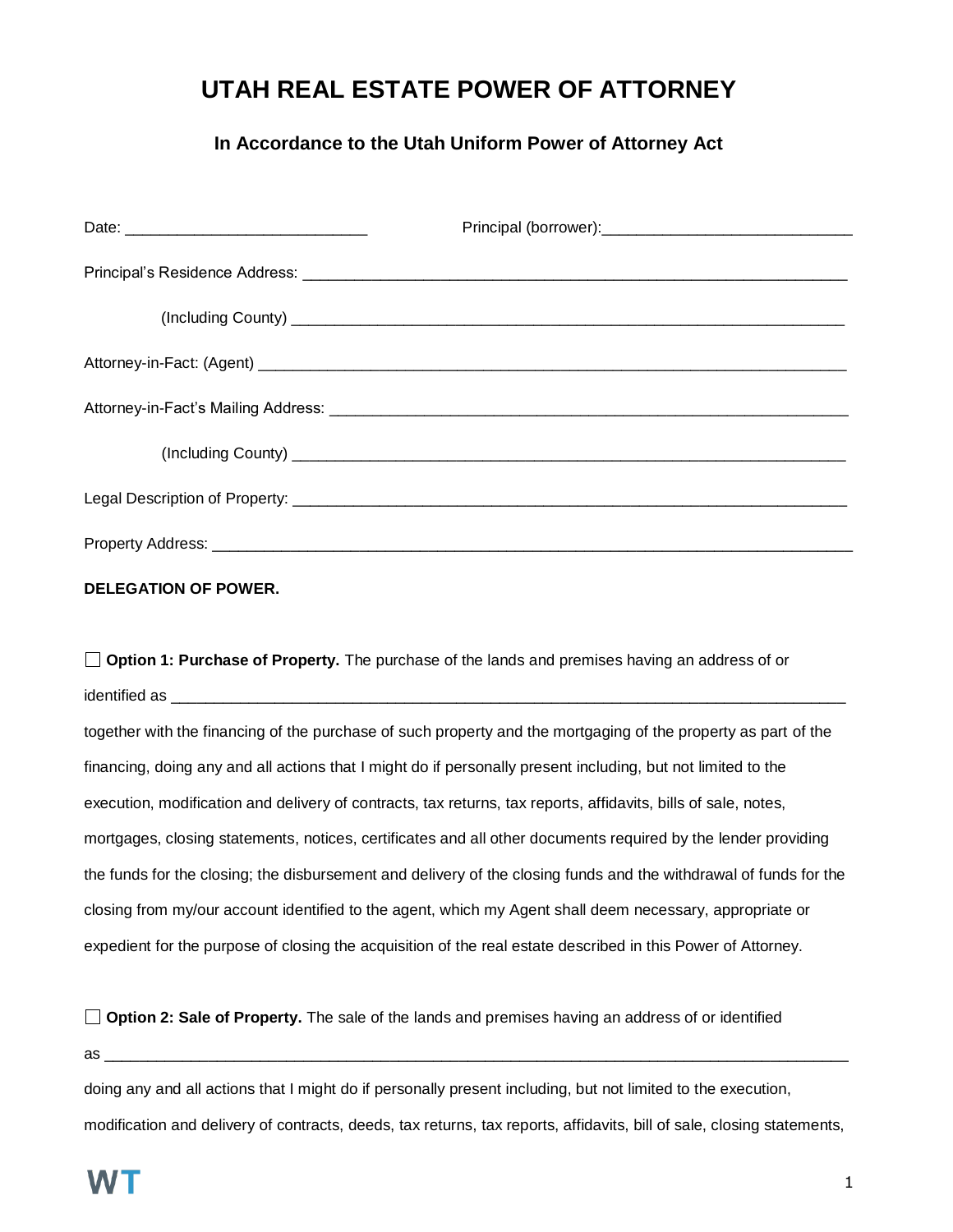notices, certificates and all other documents; the acceptance of the closing funds and the deposit of those funds in my account identified to the agent, which my Agent shall deem necessary, appropriate or expedient for the purpose of closing the sale of the real estate described in this Power of Attorney.

**Option 3: Management of Property.** The management of the lands and premises having an address or identified as \_\_\_\_\_\_\_\_\_\_\_\_\_\_\_\_\_\_\_\_\_\_\_\_\_\_\_\_\_\_\_\_\_\_\_\_\_\_\_\_\_\_\_\_\_\_\_\_\_\_\_\_\_\_\_\_\_\_\_\_\_\_\_\_\_\_\_\_\_\_\_\_\_\_\_\_\_\_

together with the collection or negotiation of rent, signing of lease agreements, evicting tenants, hiring for repairs, or any other required activities regarding normal day-to-day management of the property, which my Agent shall deem necessary, appropriate or expedient for the purpose of managing the property described in this Power of Attorney.

**Option 4: Refinancing of Property.** The refinancing of my debts, including but not limited to the debts presently secured by a mortgage on the lands and premises having an address of or identified

as  $\frac{1}{\sqrt{2}}$ 

, together with the mortgaging of the property as part of the financing , doing any and all actions that I/we might do if personally present including, but not limited to the modification, execution and delivery of notes, mortgages, closing statements, notices, certificates and all other documents required by the lender providing the funds for the closing; the disbursement and delivery of the closing funds and the withdrawal of funds for the closing from my/our account identified to the agent, which my Agent shall deem necessary, appropriate or expedient for the purpose of closing the refinancing of the debts and the mortgaging of the real estate described in this Power of Attorney.